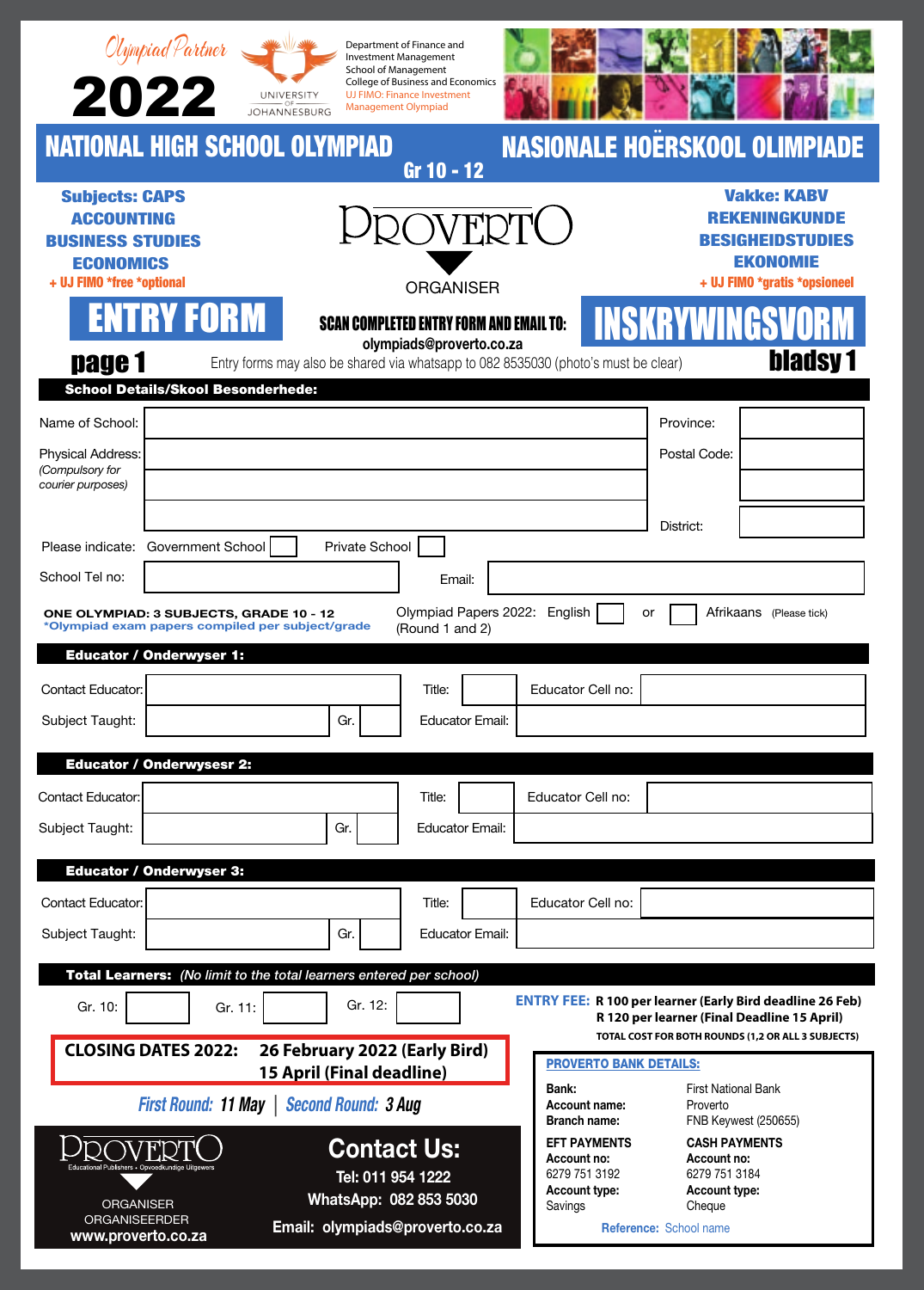# bladsy 2 page 2

*This page may be copied. No limit to the total learners entered per school.*

### NATIONAL HIGH SCHOOL OLYMPIAD 2022 NASIONALE HOERSKOOL OLIMPIADE **..** 2022

| <b>ACCOUNTING</b><br><b>BUSINESS STUDIES</b><br><b>ECONOMICS</b><br>+ UJ FIMO *free *optional<br>Gr 10 - 12<br><b>ENTRY FORM</b> |                                              |              | First Round: 11 May   Second Round: 3 Aug<br>OVERTC<br><b>ORGANISER</b><br><b>SCAN COMPLETED ENTRY FORM AND EMAIL TO:</b><br>olympiads@proverto.co.za<br>Entry forms may also be shared via whatsapp to 082 8535030 (photo's must be clear) |                                                    |                                    |                                      |                       |                  | (ENINGKUNDE<br><b>BESIGHEIDSTUDIES</b><br><b>EKONOMIE</b><br>+ UJ FIMO *gratis *opsioneel<br>Gr 10 - 12<br><b>INSKRYWINGS VORM</b>                                                                                                                                                                                     |          |  |  |  |  |
|----------------------------------------------------------------------------------------------------------------------------------|----------------------------------------------|--------------|---------------------------------------------------------------------------------------------------------------------------------------------------------------------------------------------------------------------------------------------|----------------------------------------------------|------------------------------------|--------------------------------------|-----------------------|------------------|------------------------------------------------------------------------------------------------------------------------------------------------------------------------------------------------------------------------------------------------------------------------------------------------------------------------|----------|--|--|--|--|
|                                                                                                                                  | Name of School:                              |              |                                                                                                                                                                                                                                             |                                                    |                                    |                                      |                       |                  |                                                                                                                                                                                                                                                                                                                        |          |  |  |  |  |
|                                                                                                                                  | School Tel No:                               |              |                                                                                                                                                                                                                                             | School Email:                                      |                                    |                                      |                       |                  |                                                                                                                                                                                                                                                                                                                        |          |  |  |  |  |
|                                                                                                                                  | <b>Learner Details:</b><br><b>First Name</b> | <b>Grade</b> | <b>Email</b>                                                                                                                                                                                                                                | <b>Mark Subjects with an "X"</b><br><b>Cell No</b> | <b>ACCOUNTING</b><br>REKENINGKUNDE | BUSINESS STUDIES<br>BESIGHEIDSTUDIES | EKONOMICS<br>EKONOMIE | <b>FIMO</b><br>3 | <b>PERMISSION /PERMISSIE</b><br>As a participant in the<br>competition, I consent to the<br>sharing of information, given<br>by me, between Proverto (the<br>organiser) and any sponsors<br>of the olympiad in order to<br>assist me and to contact me<br>by email, phone, text or post.<br>(IN TERMS OF THE POPI ACT) |          |  |  |  |  |
| 1.                                                                                                                               |                                              |              |                                                                                                                                                                                                                                             |                                                    |                                    |                                      |                       |                  |                                                                                                                                                                                                                                                                                                                        | Yes / No |  |  |  |  |
| 2.                                                                                                                               |                                              |              |                                                                                                                                                                                                                                             |                                                    |                                    |                                      |                       |                  |                                                                                                                                                                                                                                                                                                                        | Yes / No |  |  |  |  |
| 3.                                                                                                                               |                                              |              |                                                                                                                                                                                                                                             |                                                    |                                    |                                      |                       |                  |                                                                                                                                                                                                                                                                                                                        | Yes / No |  |  |  |  |
| 4.                                                                                                                               |                                              |              |                                                                                                                                                                                                                                             |                                                    |                                    |                                      |                       |                  |                                                                                                                                                                                                                                                                                                                        | Yes / No |  |  |  |  |
| 5.                                                                                                                               |                                              |              |                                                                                                                                                                                                                                             |                                                    |                                    |                                      |                       |                  |                                                                                                                                                                                                                                                                                                                        | Yes / No |  |  |  |  |
| 6.                                                                                                                               |                                              |              |                                                                                                                                                                                                                                             |                                                    |                                    |                                      |                       |                  |                                                                                                                                                                                                                                                                                                                        | Yes / No |  |  |  |  |
| 7.                                                                                                                               |                                              |              |                                                                                                                                                                                                                                             |                                                    |                                    |                                      |                       |                  |                                                                                                                                                                                                                                                                                                                        | Yes / No |  |  |  |  |
| 8.                                                                                                                               |                                              |              |                                                                                                                                                                                                                                             |                                                    |                                    |                                      |                       |                  |                                                                                                                                                                                                                                                                                                                        | Yes / No |  |  |  |  |
| 9.                                                                                                                               |                                              |              |                                                                                                                                                                                                                                             |                                                    |                                    |                                      |                       |                  |                                                                                                                                                                                                                                                                                                                        | Yes / No |  |  |  |  |
| 10.                                                                                                                              |                                              |              |                                                                                                                                                                                                                                             |                                                    |                                    |                                      |                       |                  |                                                                                                                                                                                                                                                                                                                        | Yes / No |  |  |  |  |
| 11.                                                                                                                              |                                              |              |                                                                                                                                                                                                                                             |                                                    |                                    |                                      |                       |                  |                                                                                                                                                                                                                                                                                                                        | Yes / No |  |  |  |  |
| 12.                                                                                                                              |                                              |              |                                                                                                                                                                                                                                             |                                                    |                                    |                                      |                       |                  |                                                                                                                                                                                                                                                                                                                        | Yes / No |  |  |  |  |
| 13.                                                                                                                              |                                              |              |                                                                                                                                                                                                                                             |                                                    |                                    |                                      |                       |                  |                                                                                                                                                                                                                                                                                                                        | Yes / No |  |  |  |  |
| 14.                                                                                                                              |                                              |              |                                                                                                                                                                                                                                             |                                                    |                                    |                                      |                       |                  |                                                                                                                                                                                                                                                                                                                        | Yes / No |  |  |  |  |
| 15.                                                                                                                              |                                              |              |                                                                                                                                                                                                                                             |                                                    |                                    |                                      |                       |                  |                                                                                                                                                                                                                                                                                                                        | Yes / No |  |  |  |  |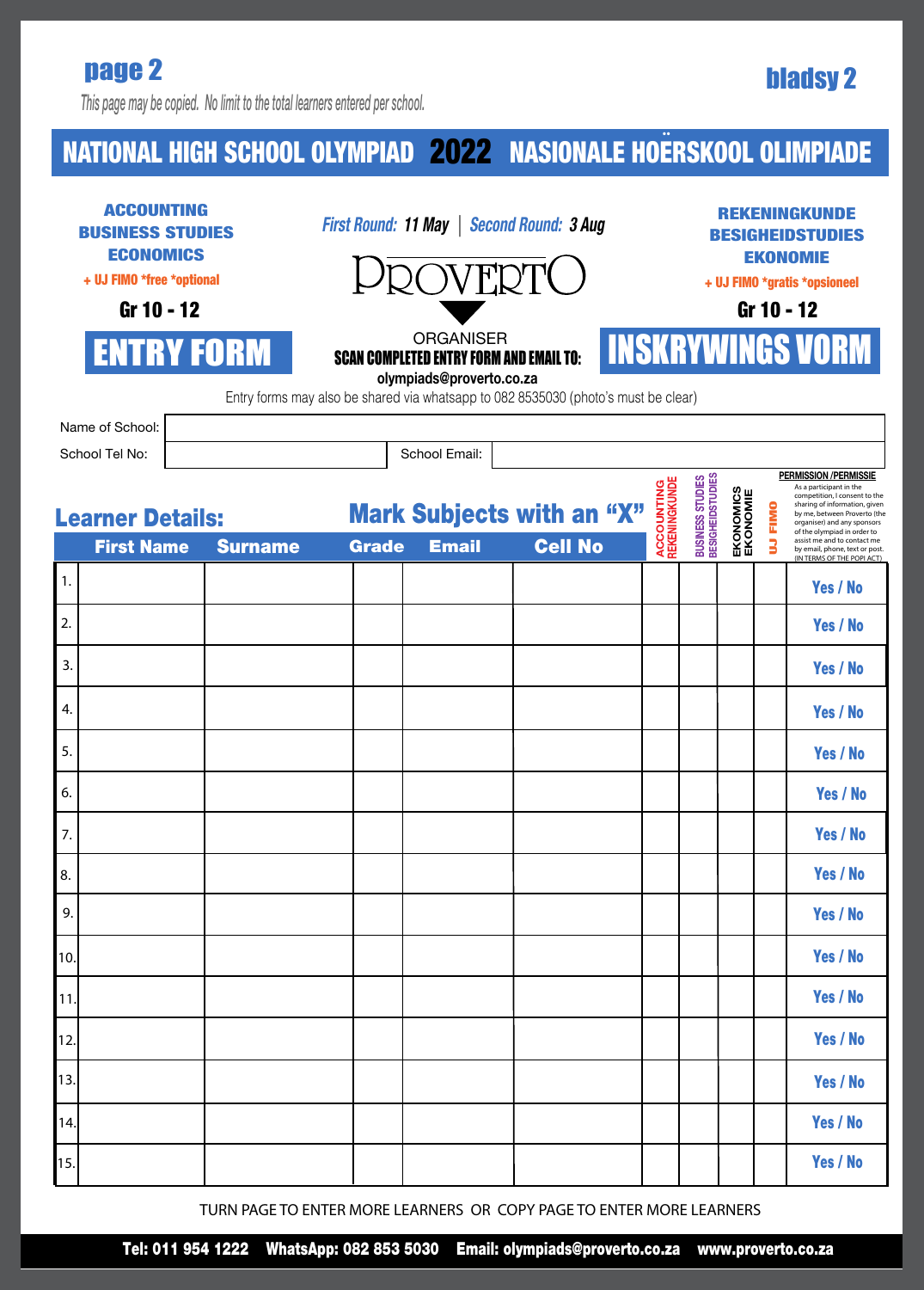## page 3 bladsy 3

*This page may be copied. No limit to the total learners entered per school.*

### NATIONAL HIGH SCHOOL OLYMPIAD 2022 NASIONALE HOERSKOOL OLIMPIADE **..** 2022

| <b>ACCOUNTING</b><br><b>BUSINESS STUDIES</b><br><b>ECONOMICS</b><br>+ UJ FIMO *free *optional<br>Gr 10 - 12 |                                              |  |                | First Round: 11 May   Second Round: 3 Aug<br>2OVERTC                                                |              |                                                  |                |  | <b>REKENINGKUNDE</b><br><b>BESIGHEIDSTUDIES</b><br><b>EKONOMIE</b><br>+ UJ FIMO *gratis *opsioneel<br>Gr 10 - 12 |                                      |                       |           |                                                                                                                                                                                                                                                                                                                        |  |
|-------------------------------------------------------------------------------------------------------------|----------------------------------------------|--|----------------|-----------------------------------------------------------------------------------------------------|--------------|--------------------------------------------------|----------------|--|------------------------------------------------------------------------------------------------------------------|--------------------------------------|-----------------------|-----------|------------------------------------------------------------------------------------------------------------------------------------------------------------------------------------------------------------------------------------------------------------------------------------------------------------------------|--|
| <b>ENTRY FORM</b>                                                                                           |                                              |  |                | <b>ORGANISER</b><br><b>SCAN COMPLETED ENTRY FORM AND EMAIL TO:</b><br>olympiads@proverto.co.za      |              |                                                  |                |  |                                                                                                                  | <b>INSKRYWINGS VORM</b>              |                       |           |                                                                                                                                                                                                                                                                                                                        |  |
|                                                                                                             | Name of School:<br>School Tel No:            |  |                | Entry forms may also be shared via whatsapp to 082 8535030 (photo's must be clear)<br>School Email: |              |                                                  |                |  |                                                                                                                  |                                      |                       |           |                                                                                                                                                                                                                                                                                                                        |  |
|                                                                                                             | <b>Learner Details:</b><br><b>First Name</b> |  | <b>Surname</b> |                                                                                                     | <b>Grade</b> | <b>Mark Subjects with an "X"</b><br><b>Email</b> | <b>Cell No</b> |  | <b>ACCOUNTING</b><br>REKENINGKUNDE                                                                               | BUSINESS STUDIES<br>BESIGHEIDSTUDIES | EKONOMICS<br>EKONOMIE | FIMO<br>3 | <b>PERMISSION /PERMISSIE</b><br>As a participant in the<br>competition, I consent to the<br>sharing of information, given<br>by me, between Proverto (the<br>organiser) and any sponsors<br>of the olympiad in order to<br>assist me and to contact me<br>by email, phone, text or post.<br>(IN TERMS OF THE POPI ACT) |  |
| 16.                                                                                                         |                                              |  |                |                                                                                                     |              |                                                  |                |  |                                                                                                                  |                                      |                       |           | Yes / No                                                                                                                                                                                                                                                                                                               |  |
| 17.                                                                                                         |                                              |  |                |                                                                                                     |              |                                                  |                |  |                                                                                                                  |                                      |                       |           | Yes / No                                                                                                                                                                                                                                                                                                               |  |
| 18.                                                                                                         |                                              |  |                |                                                                                                     |              |                                                  |                |  |                                                                                                                  |                                      |                       |           | Yes / No                                                                                                                                                                                                                                                                                                               |  |
| 19.                                                                                                         |                                              |  |                |                                                                                                     |              |                                                  |                |  |                                                                                                                  |                                      |                       |           | Yes / No                                                                                                                                                                                                                                                                                                               |  |
| 20.                                                                                                         |                                              |  |                |                                                                                                     |              |                                                  |                |  |                                                                                                                  |                                      |                       |           | Yes / No                                                                                                                                                                                                                                                                                                               |  |
| 21.                                                                                                         |                                              |  |                |                                                                                                     |              |                                                  |                |  |                                                                                                                  |                                      |                       |           | Yes / No                                                                                                                                                                                                                                                                                                               |  |
| 22.                                                                                                         |                                              |  |                |                                                                                                     |              |                                                  |                |  |                                                                                                                  |                                      |                       |           | Yes / No                                                                                                                                                                                                                                                                                                               |  |
| 23.                                                                                                         |                                              |  |                |                                                                                                     |              |                                                  |                |  |                                                                                                                  |                                      |                       |           | Yes / No                                                                                                                                                                                                                                                                                                               |  |
| 24.                                                                                                         |                                              |  |                |                                                                                                     |              |                                                  |                |  |                                                                                                                  |                                      |                       |           | Yes / No                                                                                                                                                                                                                                                                                                               |  |
| 25.                                                                                                         |                                              |  |                |                                                                                                     |              |                                                  |                |  |                                                                                                                  |                                      |                       |           | Yes / No                                                                                                                                                                                                                                                                                                               |  |
| 26.                                                                                                         |                                              |  |                |                                                                                                     |              |                                                  |                |  |                                                                                                                  |                                      |                       |           | Yes / No                                                                                                                                                                                                                                                                                                               |  |
| 27.                                                                                                         |                                              |  |                |                                                                                                     |              |                                                  |                |  |                                                                                                                  |                                      |                       |           | Yes / No                                                                                                                                                                                                                                                                                                               |  |
| 28.                                                                                                         |                                              |  |                |                                                                                                     |              |                                                  |                |  |                                                                                                                  |                                      |                       |           | Yes / No                                                                                                                                                                                                                                                                                                               |  |
| 29.                                                                                                         |                                              |  |                |                                                                                                     |              |                                                  |                |  |                                                                                                                  |                                      |                       |           | Yes / No                                                                                                                                                                                                                                                                                                               |  |
| 30.                                                                                                         |                                              |  |                |                                                                                                     |              |                                                  |                |  |                                                                                                                  |                                      |                       |           | Yes / No                                                                                                                                                                                                                                                                                                               |  |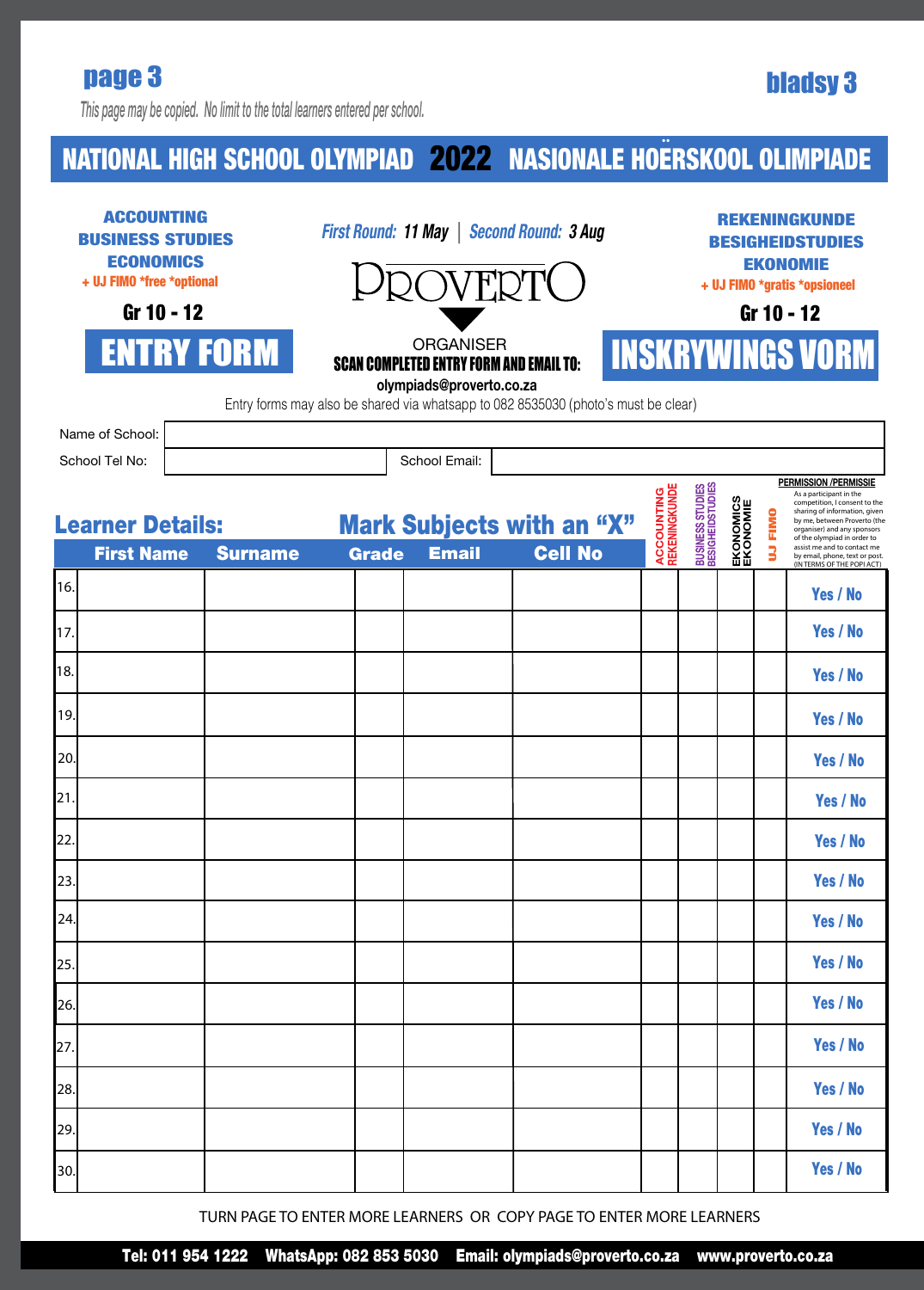## bladsy 4 page 4

*This page may be copied. No limit to the total learners entered per school.*

### NATIONAL HIGH SCHOOL OLYMPIAD 2022 NASIONALE HOERSKOOL OLIMPIADE **..** 2022

| <b>ACCOUNTING</b><br><b>BUSINESS STUDIES</b><br><b>ECONOMICS</b><br>+ UJ FIMO *free *optional<br>Gr 10 - 12<br><b>ENTRY FORM</b> |                                              |  |                | First Round: 11 May   Second Round: 3 Aug<br>2OVERTC<br><b>ORGANISER</b><br><b>SCAN COMPLETED ENTRY FORM AND EMAIL TO:</b><br>olympiads@proverto.co.za<br>Entry forms may also be shared via whatsapp to 082 8535030 (photo's must be clear) |              |               |  |                                                    |                                    |                                     | <b>REKENINGKUNDE</b><br><b>BESIGHEIDSTUDIES</b><br><b>EKONOMIE</b><br>+ UJ FIMO *gratis *opsioneel<br>Gr 10 - 12<br><b>INSKRYWINGS VORM</b> |           |                                                                                                                                                                                                                                                                                        |  |  |
|----------------------------------------------------------------------------------------------------------------------------------|----------------------------------------------|--|----------------|----------------------------------------------------------------------------------------------------------------------------------------------------------------------------------------------------------------------------------------------|--------------|---------------|--|----------------------------------------------------|------------------------------------|-------------------------------------|---------------------------------------------------------------------------------------------------------------------------------------------|-----------|----------------------------------------------------------------------------------------------------------------------------------------------------------------------------------------------------------------------------------------------------------------------------------------|--|--|
|                                                                                                                                  | Name of School:                              |  |                |                                                                                                                                                                                                                                              |              |               |  |                                                    |                                    |                                     |                                                                                                                                             |           |                                                                                                                                                                                                                                                                                        |  |  |
|                                                                                                                                  | School Tel No:                               |  |                |                                                                                                                                                                                                                                              |              | School Email: |  |                                                    |                                    |                                     |                                                                                                                                             |           | <b>PERMISSION /PERMISSIE</b>                                                                                                                                                                                                                                                           |  |  |
|                                                                                                                                  | <b>Learner Details:</b><br><b>First Name</b> |  | <b>Surname</b> |                                                                                                                                                                                                                                              | <b>Grade</b> | <b>Email</b>  |  | <b>Mark Subjects with an "X"</b><br><b>Cell No</b> | <b>ACCOUNTING</b><br>REKENINGKUNDE | BUSINESS STUDIES<br>BESIGHEDSTUDIES | EKONOMICS<br>EKONOMIE                                                                                                                       | FIMO<br>3 | As a participant in the<br>competition, I consent to the<br>sharing of information, given<br>by me, between Proverto (the<br>organiser) and any sponsors<br>of the olympiad in order to<br>assist me and to contact me<br>by email, phone, text or post.<br>(IN TERMS OF THE POPI ACT) |  |  |
| 31.                                                                                                                              |                                              |  |                |                                                                                                                                                                                                                                              |              |               |  |                                                    |                                    |                                     |                                                                                                                                             |           | Yes / No                                                                                                                                                                                                                                                                               |  |  |
| 32.                                                                                                                              |                                              |  |                |                                                                                                                                                                                                                                              |              |               |  |                                                    |                                    |                                     |                                                                                                                                             |           | Yes / No                                                                                                                                                                                                                                                                               |  |  |
| 33.                                                                                                                              |                                              |  |                |                                                                                                                                                                                                                                              |              |               |  |                                                    |                                    |                                     |                                                                                                                                             |           | Yes / No                                                                                                                                                                                                                                                                               |  |  |
| 34.                                                                                                                              |                                              |  |                |                                                                                                                                                                                                                                              |              |               |  |                                                    |                                    |                                     |                                                                                                                                             |           | Yes / No                                                                                                                                                                                                                                                                               |  |  |
| 35.                                                                                                                              |                                              |  |                |                                                                                                                                                                                                                                              |              |               |  |                                                    |                                    |                                     |                                                                                                                                             |           | Yes / No                                                                                                                                                                                                                                                                               |  |  |
| 36.                                                                                                                              |                                              |  |                |                                                                                                                                                                                                                                              |              |               |  |                                                    |                                    |                                     |                                                                                                                                             |           | Yes / No                                                                                                                                                                                                                                                                               |  |  |
| 37.                                                                                                                              |                                              |  |                |                                                                                                                                                                                                                                              |              |               |  |                                                    |                                    |                                     |                                                                                                                                             |           | Yes / No                                                                                                                                                                                                                                                                               |  |  |
| 38.                                                                                                                              |                                              |  |                |                                                                                                                                                                                                                                              |              |               |  |                                                    |                                    |                                     |                                                                                                                                             |           | Yes / No                                                                                                                                                                                                                                                                               |  |  |
| 39.                                                                                                                              |                                              |  |                |                                                                                                                                                                                                                                              |              |               |  |                                                    |                                    |                                     |                                                                                                                                             |           | Yes / No                                                                                                                                                                                                                                                                               |  |  |
| 40.                                                                                                                              |                                              |  |                |                                                                                                                                                                                                                                              |              |               |  |                                                    |                                    |                                     |                                                                                                                                             |           | Yes / No                                                                                                                                                                                                                                                                               |  |  |
| 41.                                                                                                                              |                                              |  |                |                                                                                                                                                                                                                                              |              |               |  |                                                    |                                    |                                     |                                                                                                                                             |           | Yes / No                                                                                                                                                                                                                                                                               |  |  |
| 42.                                                                                                                              |                                              |  |                |                                                                                                                                                                                                                                              |              |               |  |                                                    |                                    |                                     |                                                                                                                                             |           | Yes / No                                                                                                                                                                                                                                                                               |  |  |
| 43.                                                                                                                              |                                              |  |                |                                                                                                                                                                                                                                              |              |               |  |                                                    |                                    |                                     |                                                                                                                                             |           | Yes / No                                                                                                                                                                                                                                                                               |  |  |
| 44.                                                                                                                              |                                              |  |                |                                                                                                                                                                                                                                              |              |               |  |                                                    |                                    |                                     |                                                                                                                                             |           | Yes / No                                                                                                                                                                                                                                                                               |  |  |
| 45.                                                                                                                              |                                              |  |                |                                                                                                                                                                                                                                              |              |               |  |                                                    |                                    |                                     |                                                                                                                                             |           | Yes / No                                                                                                                                                                                                                                                                               |  |  |